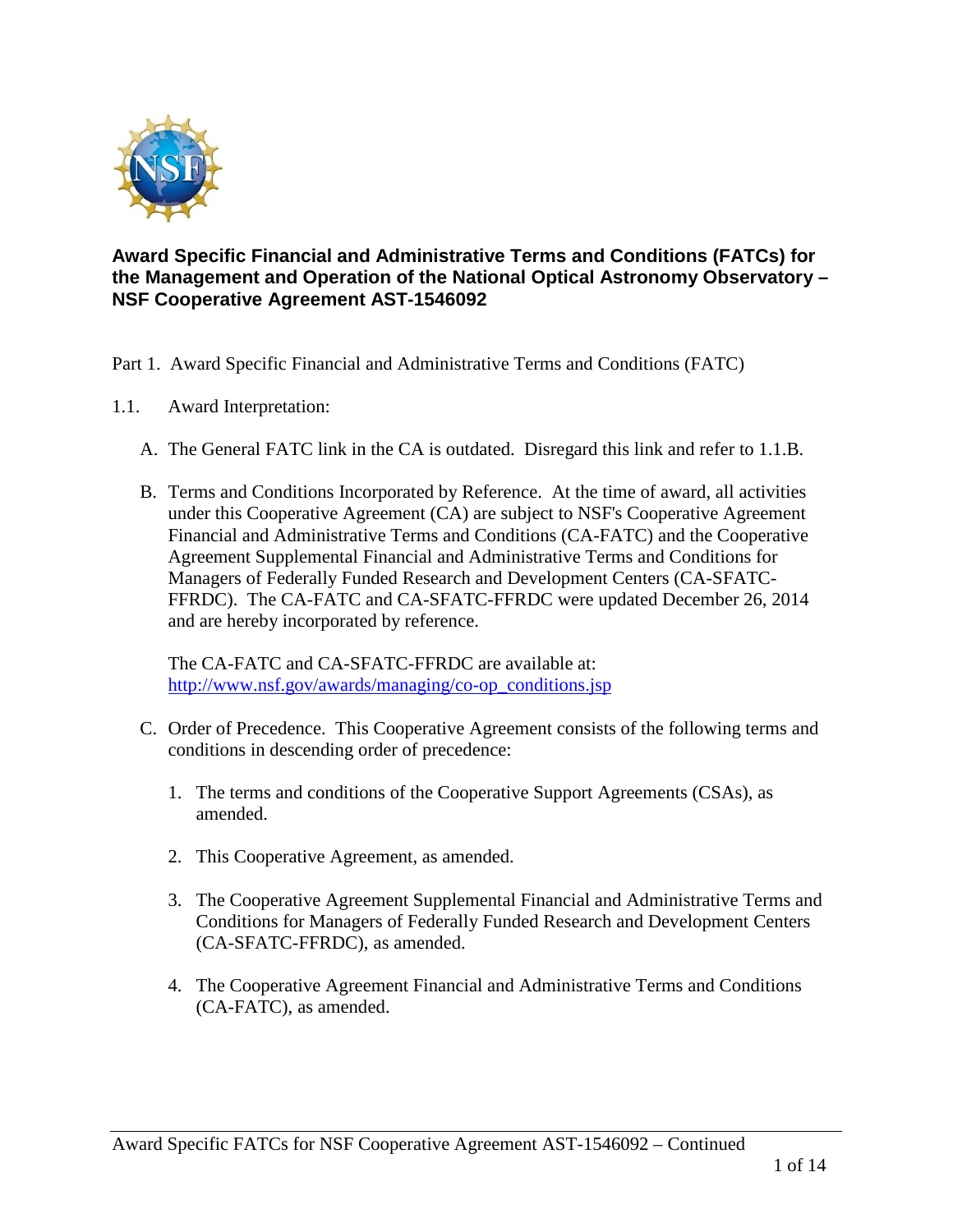- D. Changes to Terms and Conditions:
	- 1. NSF will notify the Awardee of any changes to the Terms and Conditions that result from changes in federal statute or changes in NSF-wide policy and procedures.
	- 2. Changes to the Terms and Conditions of this Cooperative Agreement or a Cooperative Support Agreement that are not the result of NSF-wide policy and procedures shall be mutually agreed.
	- 3. Deviations from the CA-FATC and CA-SFATC-FFRDC. To meet the specific needs and requirements of this CA, deviations are provided in full text herein. Any modifications to these deviations shall be incorporated by amendment after consultation with the Awardee.

# 1.2. Funding:

- A. NSF support under this cooperative agreement is contingent on the availability of funds and on the Awardee's continued satisfactory performance. NSF will provide funding for the management and operation of NOAO through CSA-1, and for other NOAO related activities through additional CSAs.
- B. In accordance with the National Science Board (NSB) Resolution NSB-2015-21 dated May 6, 2015 authorizing this CA, the NSB stipulated a cap on the amount of funding that could be awarded through the CA and a limit on the duration of the award as follows:

"RESOLVED, that the National Science Board authorized the Director, at her discretion, to issue an award to the Association of Universities for Research in Astronomy, Inc. for the management and operation of the National Optical Astronomy Observatory in an amount not to exceed \$121,659,877 (of which up to \$5.0M is from other than NSF appropriated funds) for a period of 5 years. The Director agrees to conduct a comprehensive performance review in year four of this award, and to recommend to the National Science Board no later than 60 months from the date of the award whether the award should be extended for an additional 5-year period in an amount not to exceed \$135,340,123 (of which up to \$5.1M is from other than NSF appropriated funds)."

- C. Any NSF funding provided under this award is subject to cost review. At time of this award, the total funding and the initial funding increment have yet to be determined. Upon completion of the NSF cost review and resolution of any cost issues identified in the review process, actual funding will be provided through CSA-1 under this CA.
- D. Funding for Other Cooperative Support Agreements. Additional support may be awarded under separate CSAs upon appropriate review and approval in accordance with established NSF merit review policy and procedures.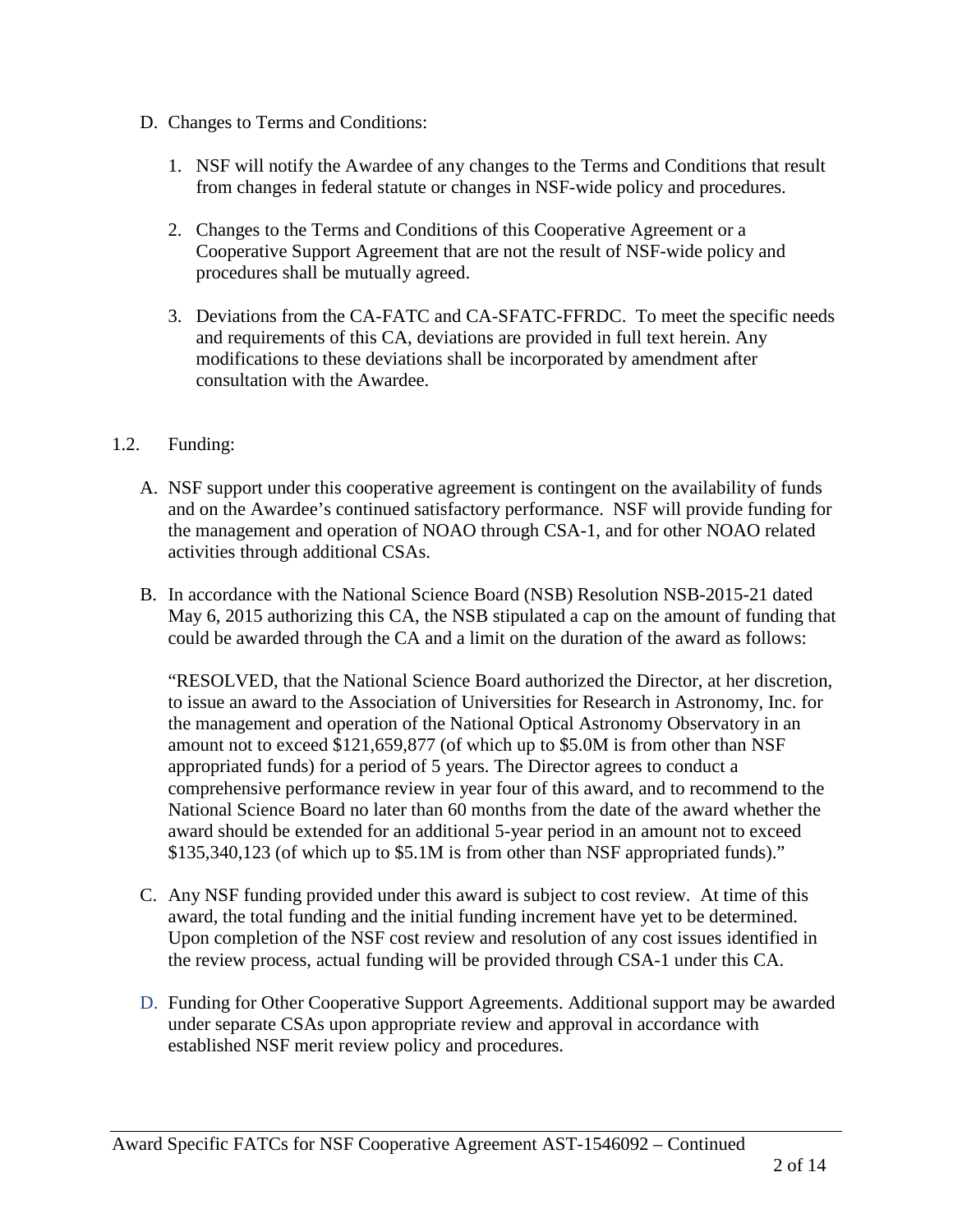#### 1.3. Management Fee:

Management fee may be requested in accordance with the NSF policy, subject to further negotiation.

- 1.4. Requirements for Contractual Arrangements:
	- A. The Article entitled "Subaward Requirements" of the CA-SFATC-FFRDC is modified to include the following requirements:
		- 1. Definition: As used in this article, the term "contractual arrangement" includes subawards made to sub-recipients regardless of form, all contracts, purchase orders, orders issued under blanket purchase agreements or similar devices and modifications to all the aforementioned to be issued by the Awardee under this agreement with a value that exceeds \$250,000. The Awardee shall not artificially segregate its contractual agreements to lesser dollar amounts for the purpose of circumventing this requirement.
		- 2. Prior Approval and Notification: The Awardee shall obtain the written approval of the NSF Program Officer and Grants and Agreements Officer prior to placing any new contractual arrangement (including subawards) exceeding \$250,000 that was not included in the approved budget. In addition, if any action causes the total amount of an existing contractual agreement to exceed \$250,000 or if any single action results in a change of more than \$250,000 to an existing contractual agreement, the Awardee must notify the NSF Program Officer and Grants and Agreements Officer by email with a brief explanation of the change.
		- 3. Request for Authorization:
			- i. The Awardee shall submit electronically, via the FastLane "Notifications/Requests module, a request for authorization at least 30 calendar days in advance of the anticipated start date for any prior approval required by 1.4.A.2., unless otherwise determined by the NSF Program Officer and Grants and Agreements Officer. Incomplete or insufficient requests will be returned without approval, for proper completion by the Awardee. The documentation will include the proposed contractual document and a memorandum of negotiation which sets forth the principal elements of the purpose, selection procedures and price negotiation, including items, as appropriate, below:
				- a. A description of the supplies or services required.
				- b. Identification of the proposed vendor or subawardee, an explanation of why and how the proposed vendor or subawardee was selected, and the details of the competition process for the selection.
				- c. The proposed price of the contractual arrangement, together with the Awardee's cost or price analysis thereof (e.g., adequate price competition,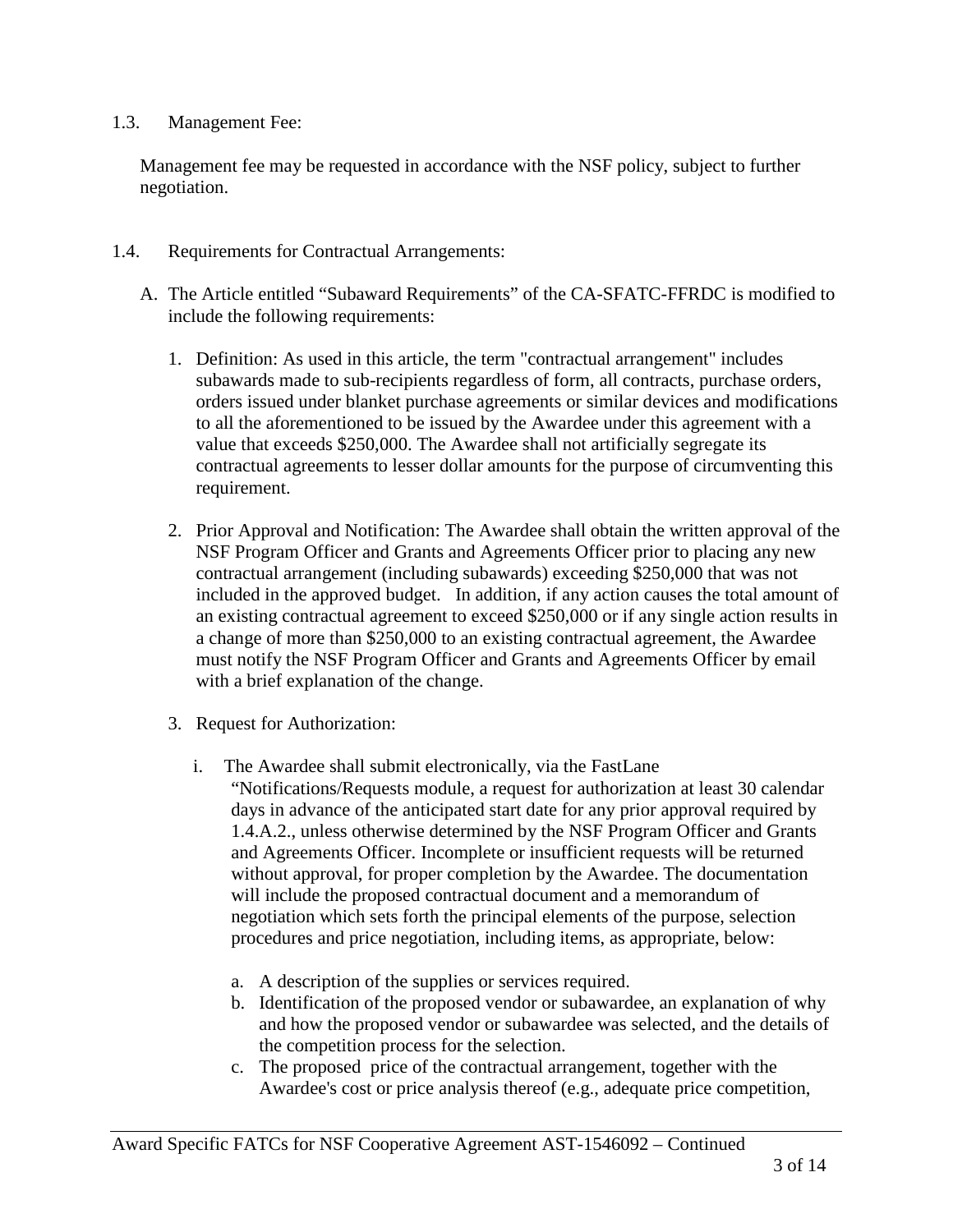established catalog or market prices or commercial items sold in substantial quantities to the general public, prices set by law or regulation, and/or some other method).

- d. Identification of the type of contractual arrangement to be issued.
- e. A table showing all applicable flow-down terms and conditions.
- f. Where the agreement will be made without competition, the memorandum shall include a detailed justification.
- ii. Assignment. The Awardee shall insert a clause in all contractual arrangement reserving its right to assign the contractual arrangement to any third party should a successor Awardee be selected by the NSF.
- iii. Prompt Notification of Claims: The Awardee shall give the NSF Grants and Agreements Official immediate notice in writing of any legal action or suit filed, and prompt notice of any claim made against the Awardee by any subawardee which in the opinion of the Awardee may result in litigation, related in any way to this CA, with respect to which the Awardee may be entitled to reimbursement from the Government.

## 1.5. Property:

- A. Real Property and Personal Property:
	- 1. NSF shall maintain transferability rights over all real and personal property purchased with funds provided by this cooperative agreement or transferred pursuant to 1.5.A.2. of this clause, to either transfer title to the Federal Government or to an eligible third party upon NSF's determination. The Awardee shall maintain property standards in accordance with the CA-SFATC-FFRDC Article entitled, "Equipment" and as set forth in the 2 CFR Part 200 "OMB Uniform Guidance".
	- 2. Transfer of Government-owned Real and Personal Property from Previous Awards. All Government-owned Real and Personal Property (including equipment and supplies) specifically for NOAO for which the Awardee had accountability under NSF CA No. AST-0809409 or any other previous NSF award is hereby transferred to this CA. The Government retains its interest in this property. The inventory schedules provided by the Awardee upon the expiration of NSF CA No. AST-0809409 shall be attached and made part of this CA.
	- 3. Title to Vehicles: Title to motorized vehicles, the cost of which has been funded entirely from funds provided to the Awardee through this CA or transferred pursuant to 1.5.A.2. of this clause r, vests with the Government. The Awardee acknowledges that NSF must satisfy its compliance obligations under federal motor vehicle policies. In cases where Government-owned vehicles are purchased, the Awardee must adhere to Federal Management Regulation 41 CFR 102-34, Motor Vehicle Management.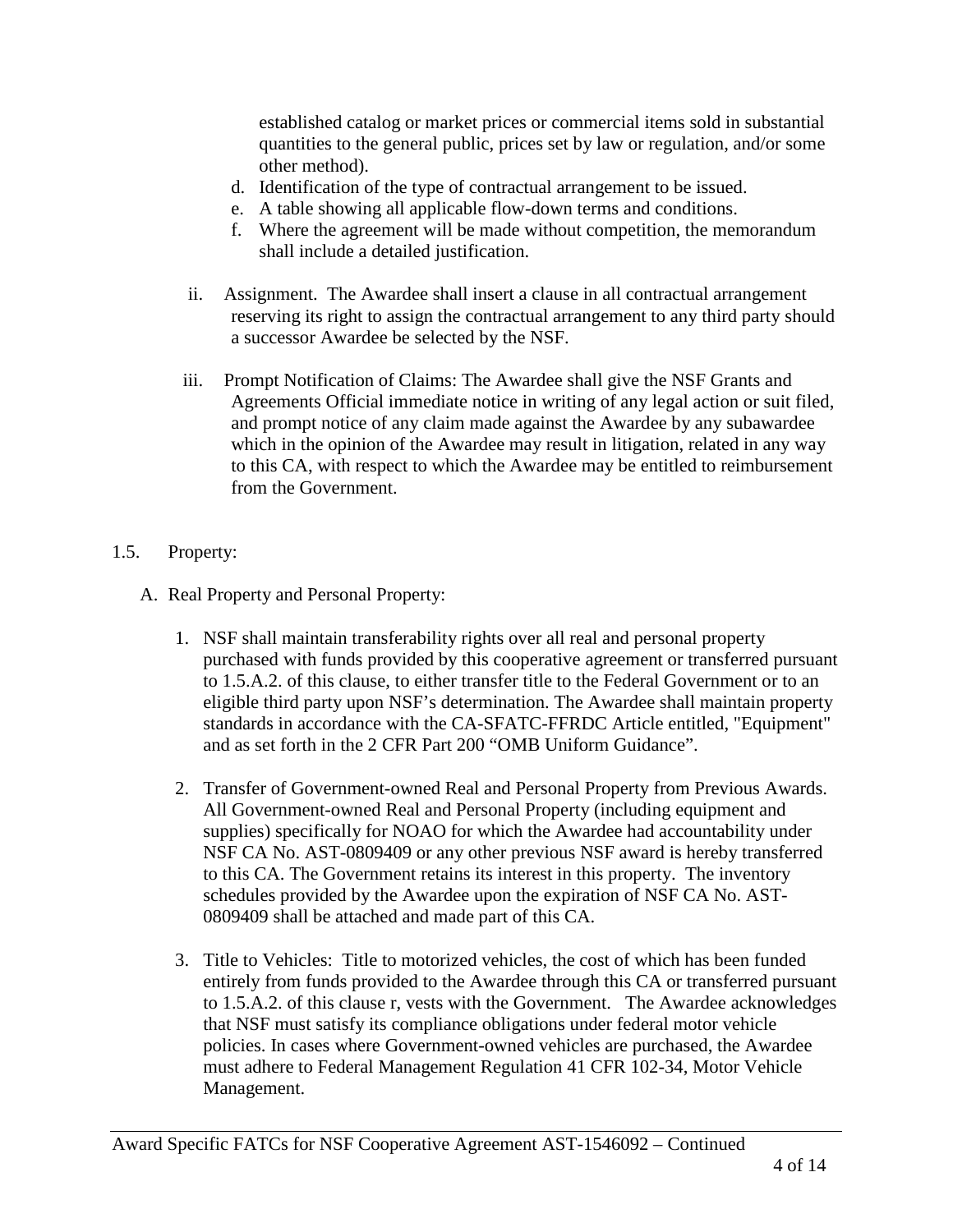4. Financial Statement Disclosure: If the grantee anticipates having Governmentowned Real and Personal Property in aggregate value of over \$100 Million, the grantee must disclose the total book value of individual NSF-Government-owned Real and Personal Property assigned to its custody under this award as a separate line item in the balance sheet or as a footnote in the audited financial statements. The listing should include all NSF-Government-owned Real and Personal Property purchased or constructed, including land and buildings under the award or acquired by screening excess through the General Services Administration (GSA). Book value is defined as the original cost of the asset less any depreciation or amortization expense incurred as of the audited Balance Sheet date. A copy of the organization's most recent audited financial statements should be submitted electronically to fsrpts@nsf.gov and must be received no later than August 15 each year, effective August 2014. If financial statements are not available electronically, a paper copy should be submitted to:

National Science Foundation Division of Financial Management Attention: Accounting Operations Branch 4201 Wilson Boulevard, II-605 Arlington, VA 22230

B. Awardee-owned Real and Personal Property in Chile:

The following clause is applicable only to Cerro Tololo Inter-American Observatory (CTIO), Cerro Pachón, La Serena and any other NOAO activities conducted in Chile:

- 1. Title: Title to all Real and Personal Property acquired by the Awardee with its management fee or with funds from other sources shall remain with the Awardee. Both parties to this agreement desire that such property be used on a long-term basis for astronomical research.
	- i. AURA agrees that it shall use the Real and Personal Property acquired under 1.5.B above, in support of the NOAO or for such other astronomical uses as approved by the NSF for as long as AURA is the managing organization of NOAO. In the event that AURA ceases to be the managing organization of NOAO, AURA agrees that it shall enter into a lease agreement with a successor managing organization(s) designated by NSF. The successor managing organization shall have access to and use of all Real and Personal Property necessary for continuing operations located in Chile that was acquired hereunder, and titled with AURA, and which NSF determines are reasonably necessary for carrying out NOAO Chilean operations. Such lease arrangement be made available to the successor organization(s) at a rate of \$1 per year for as long as such property is used and maintained to support astronomical research. This lease shall be for the duration of the successor managing organization's term as manager and in view of the intent to maintain such property for the use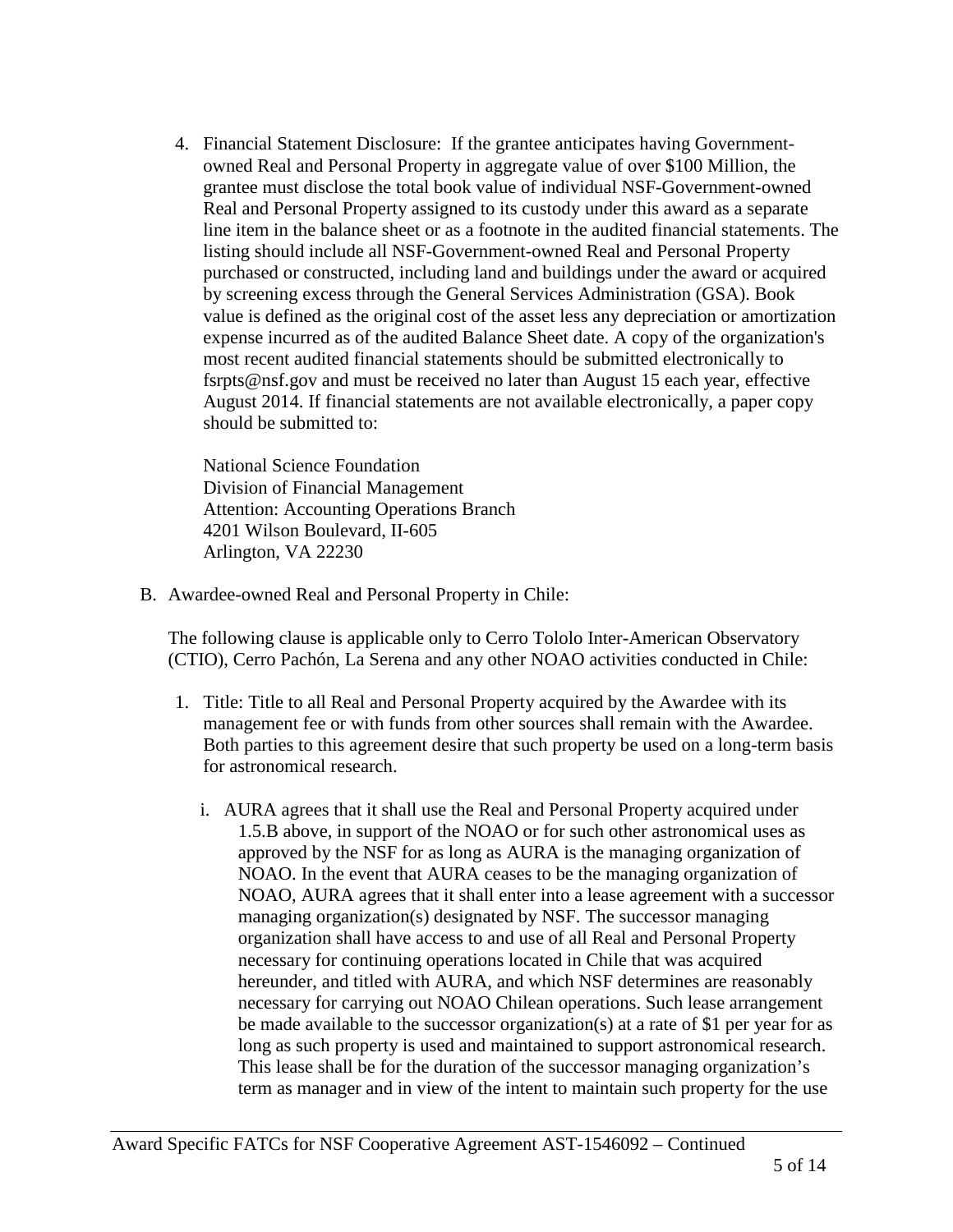of astronomy. The lease shall be renewable if the successor organization's term is renewed, or it may transfer to a subsequent managing organization if the successor organization is not renewed, by mutual consent. Such consent shall not be unreasonably withheld by either AURA or NSF.

- ii. In the event that AURA becomes aware that it may cease to exist or becomes aware that it may cease to qualify to hold title to Real and Personal Property, AURA agrees that it shall notify NSF of such situation and enter into good faith negotiations with NSF in order to transfer to a successor organization title to all Real and Personal Property that would otherwise be subject to the lease requirements in 1.5.B.1.i. above.
- iii. Both parties agree that language substantially identical to that found in subparagraphs i. and ii. of this clause shall, at the request of either party, be included in all future grants, contracts, or other agreements between the parties that include the operation of the NOAO by AURA.
- 2. Liens and Encumbrances: The Awardee shall undertake to insure that no lien or encumbrances will attach to the Real and Personal Property covered under Paragraph 1.5.B.1.i. above. This obligation shall also apply to property leased under 1.5.B.1.i.
- 3. Sale or Transfer of Awardee-owned Property: Title to all property mentioned in this clause, are owned by the Awardee. In the event that this CA is not renewed, these properties may be leased, sold or transferred to a successor awardee at the request of NSF, subject to clause 1.5.B.1.i and the mutual agreement of the Awardee and the successor awardee on the terms of the lease, sale, or transfer agreement between the parties.
- 4. Responsibility of the Awardee: The Awardee shall treat Awardee-owned property under this clause with an acquisition cost greater than \$25,000 as if it were Government-owned Real and Personal Property. All terms and conditions applicable to Government-owned Real and Personal Property in accordance with the CA-SFATC-FFRDC, are hereby applied to property with an acquisition cost greater than this threshold to the Awardee-owned property mentioned in this clause. Equipment with an acquisition cost equal to or less than \$25,000 is considered awardee property and shall be acquired and used in accordance the "Property Standards" under 2 CFR Part 200.
- C. Dark Energy Camera (DECam) Property:

The Awardee shall apply all terms and conditions mentioned in this Cooperative Agreement for the Cerro Tololo Inter-American Observatory (CTIO) to the Dark Energy Camera (DECam) property integrated on the CTIO Telescope, as was specified in NSF CA No. AST-0809409 and is hereby transferred to this CA.

In addition, the following provisions are applicable only to the DECam property integrated on the Blanco 4-meter telescope at the CTIO located in Chile, in accordance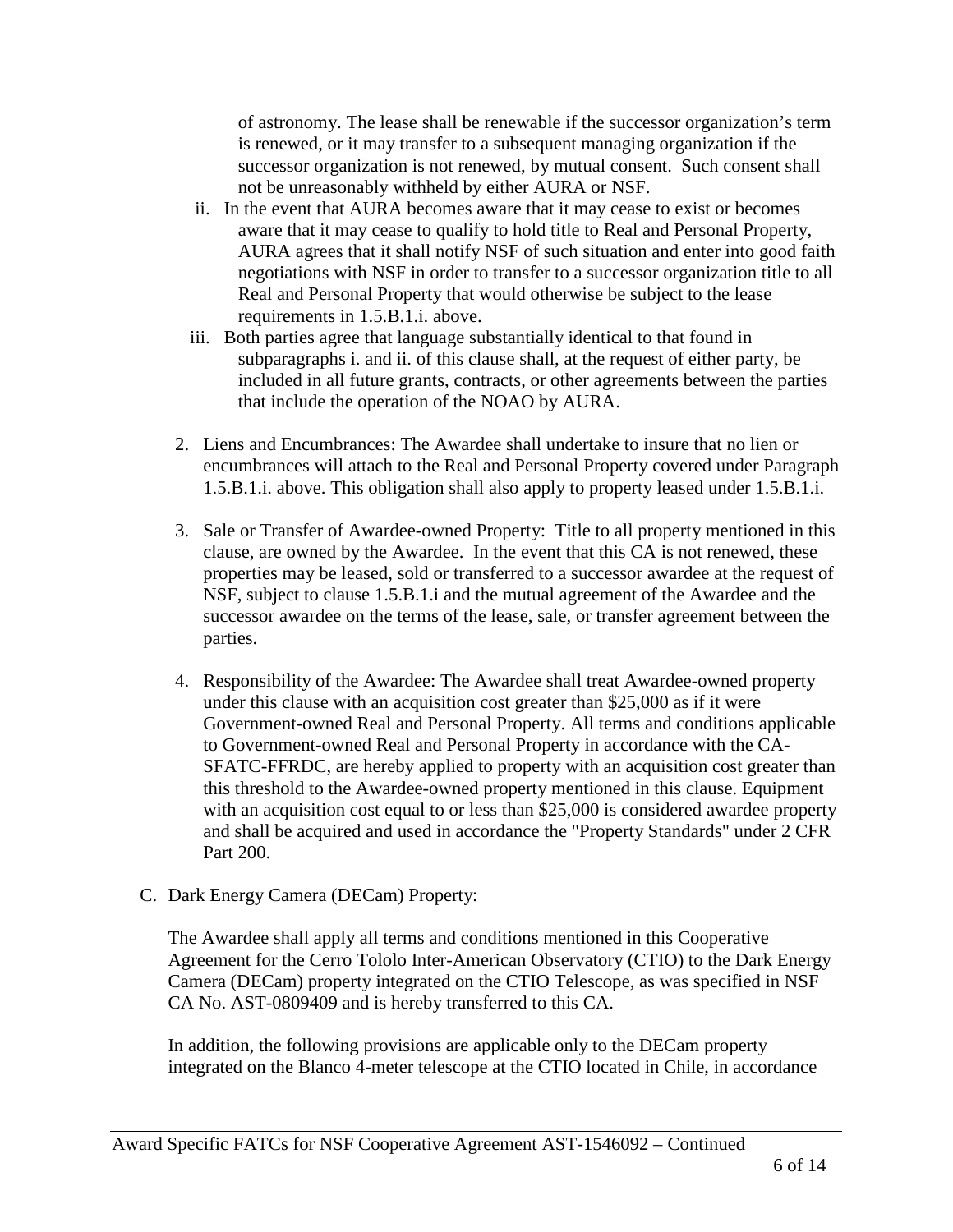with the Memorandum of Understanding (MOU) executed on July 30, 2010 between the National Science Foundation (NSF) and the Department of Energy (DOE).

- 1. Title:
	- i. Title to the DECam property transferred to CTIO from the Department of Energy (DOE) shall vest with the Awardee in accordance with the following agreed upon conditions:
		- a. The Awardee shall hold title to the DECam property until the expiration of the term of this Cooperative Agreement and any renewals, or the DOE exercises its rights under the MOU to full title, rights, and interest, in the DECam and its transfer to DOE or any third party designated by the DOE, whichever occurs first.
		- b. The Awardee shall operate the DECam, in support of CTIO or other astronomical uses as identified by NSF, in coordination with DOE.
- 2. Responsibility of the Awardee: The Awardee shall be responsible and accountable for the management, control, use, maintenance and repair of the DECam property and shall follow the applicable process and procedures as described in the MOU.
- 3. Disposition:
	- i. The Awardee shall obtain a written approval of the cognizant DOE Contracting Officer, for the DOE Management and Operating (M&O) contractor managing the DOE portion of the DECam program, prior to seeking disposition procedures from the NSF.
	- ii.No disposition shall be made of the DECam property without the prior written approval of the NSF Grants and Agreements Officer, in coordination with DOE.
- 4. Awardee's Liability.
	- i. Except as otherwise specifically provided, the Awardee shall not be liable for loss or destruction of or damage to the DECam, unless such loss, destruction, or damage results from the negligence, willful misconduct, or lack of good faith on the part of any of the Awardee's directors or officers, or on the part of any of her/his managers, superintendents, or other equivalent representatives, who has supervision or direction of (1) all or substantially all of the Awardee's business, or (2) all or substantially all of the Awardee's operations at any one facility or separate location in which this agreement is being performed.
	- ii. Unless specifically authorized by the NSF Grants and Agreements Officer, the Awardee shall not be reimbursed for the cost of insurance covering loss or destruction of or damage to the DECam.
	- iii. In the event of loss or destruction of or damage to the DECam, arising from any cause, the Awardee shall, to the extent reasonable and practical, promptly notify the NSF Grants and Agreements Officer and the cognizant DOE Contracting Officer, for the DOE M&O contractor managing the DOE portion of the DECam program.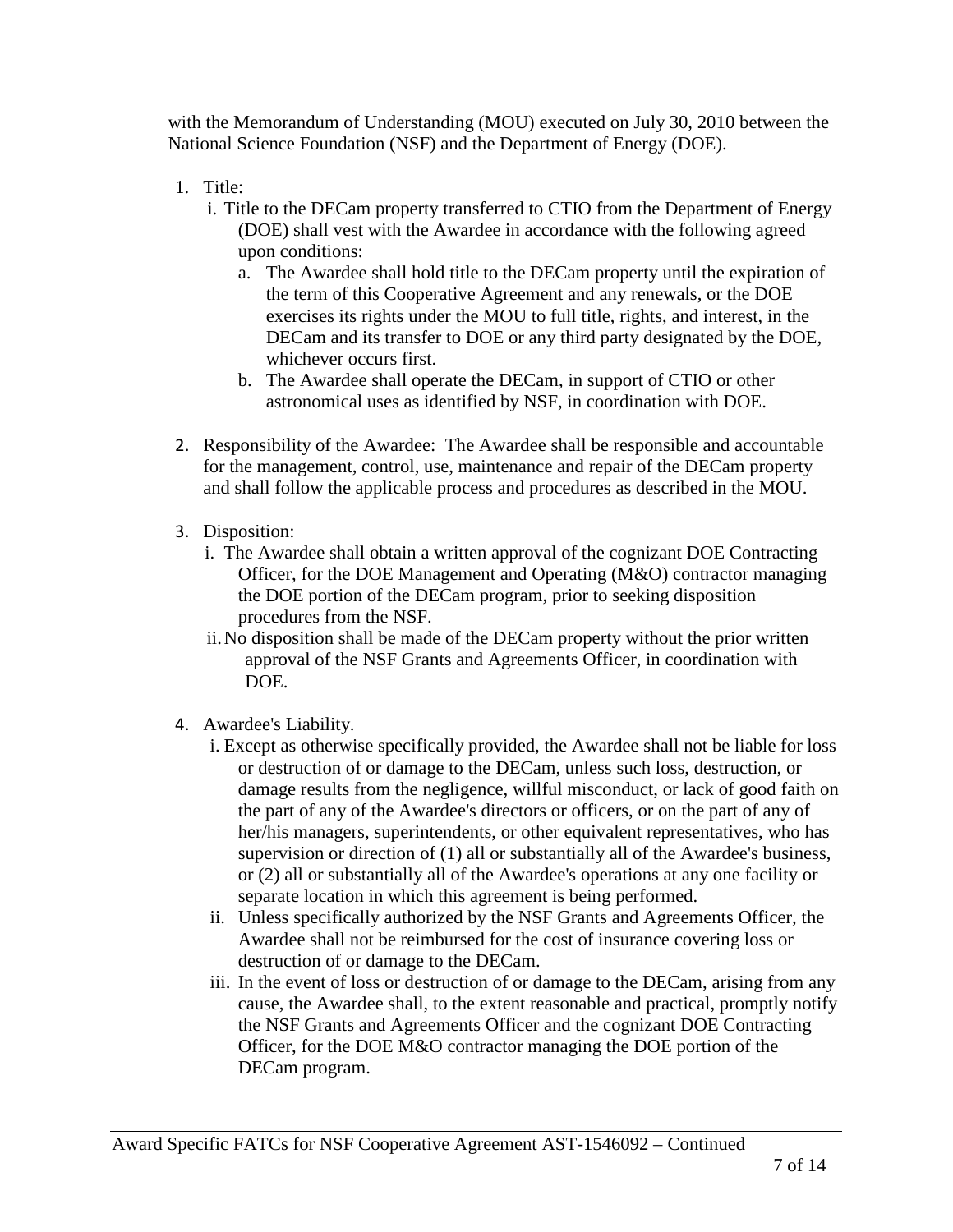- iv. The Awardee, to the extent reasonable and practical, may make emergency repairs to the DECam to prevent further harm or damage to the DECam or supporting structure, but shall promptly notify the NSF Grants and Agreements Officer and the cognizant DOE Contracting Officer, for the DOE.
- 1.6. Relationships with the Tohono O'odham Nation:
	- A. The Awardee in its employment practices on Kitt Peak and at its Tucson operations center shall abide by and act in accordance with the provisions of Article 9 of the NSF/Tohono O'odham Nation lease dated October 24, 1958, which provided for the use by the NSF of certain Tohono O'odham reservation lands. This article is repeated below in its entirety:

Preferential Employment: Lessee shall extend a preference in employment (other than in construction, alteration or repair of public buildings and public works) to members of the Tohono O'odham Nation where their skills and abilities are commensurate with job openings. Members of the Tohono O'odham Nation employed by Lessee shall be compensated on the same scale or basis that is established for similar services performed for the Tohono O'odham Agency. Should any members of the Tohono O'odham Nation be employed by Lessee in the construction, alteration or repair of public buildings or public works, such employment shall be in accordance with the Davis-Bacon Act, U.S.C. Title 40, Sec. 276a et. seq.

- B. The NSF further recognizes that certain Nation Ordinances regarding Tohono O'odham employment rights may be held to be binding upon the Awardee in its operations conducted with the Tohono O'odham Nation and agrees that no provisions of this Agreement are intended to negate the Awardee's obligations to comply with such ordinances.
- 1.7. Public Availability of Data Produced Solely for Scientific Activities:

Data produced solely for scientific purposes, whether by project staff or visiting scientists, will become publicly available within a reasonable time limit. Awardee will determine and impose appropriate conditions on users of the facility to assure public availability of all such data.

- 1.8. Rights in Data Necessary for the Operation and Management of the NOAO facilities:
	- A. Rights in Data Necessary for Operation and Management. Notwithstanding the CA-FATC Article entitled, "Copyrightable Material," or any other clause of this agreement, the Awardee grants to the NSF in perpetuity the right to use and reproduce data that originated under this award or prior awards subsumed into or superseded by this CA without charge or additional expense (except for whatever reasonable costs are incurred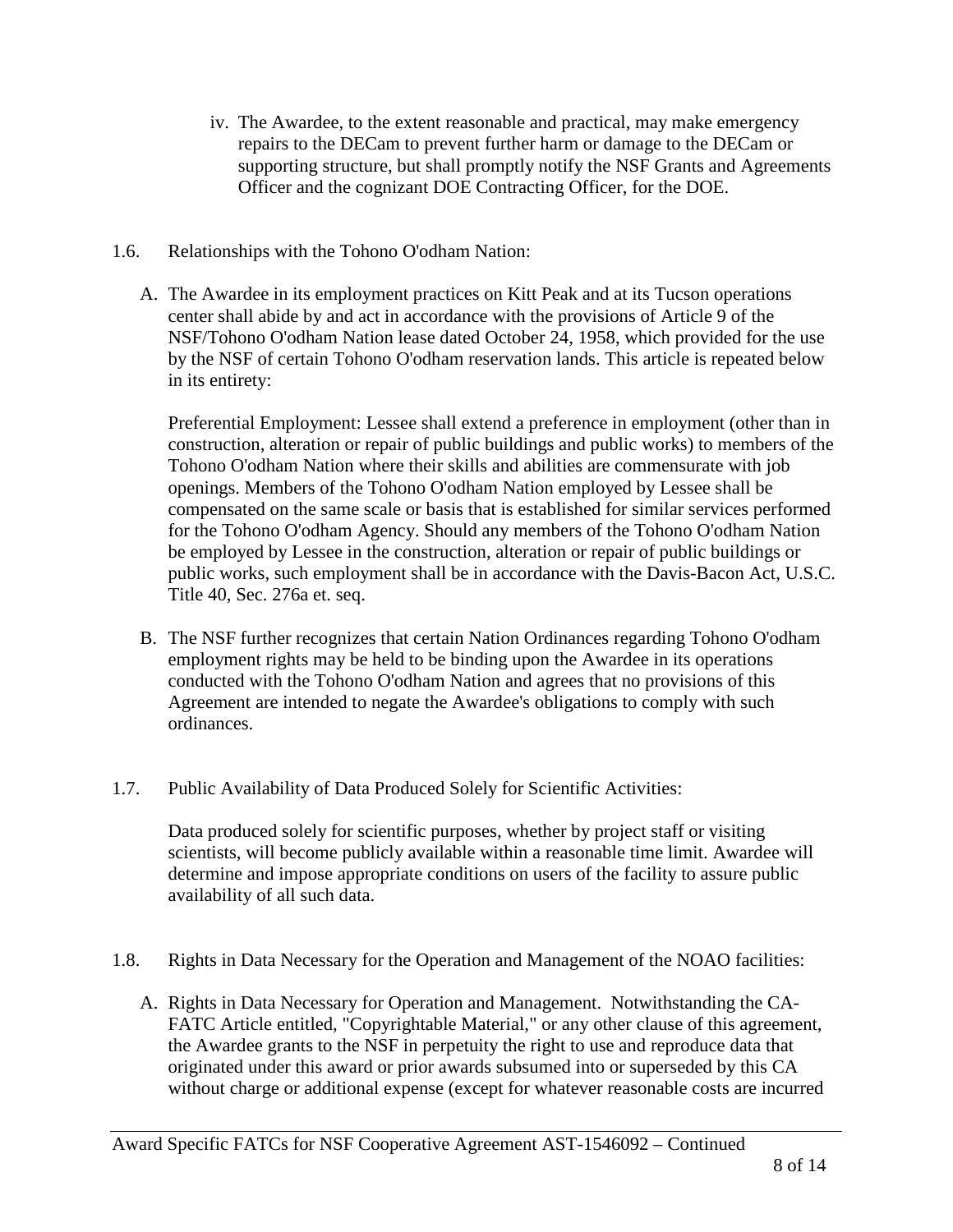by the awardee to reproduce the data) as necessary for the operation and management of the NOAO facilities. This includes the right to make such data available to any party interested in competing for any subsequent award to operate and manage the NOAO facilities, and any Awardees the National Science Foundation selects as a result of these competitions.

- B. Data Types. The types and kinds of data deemed necessary for the operation and management of the NOAO facilities, includes, but is not limited to:
	- 1. Preventive maintenance and calibration guides, histories, and agreements
	- 2. Operating manuals, policies, and similar plans
	- 3. NSF reports and annual work plans
	- 4. Schedules
	- 5. Data repository, and all supporting documentation and software
	- 6. Software and manuals
	- 7. Inventories
	- 8. Document indexes
	- 9. Subawards, subcontracts, and vendor agreements
	- 10. Operations reports, including data on performance metrics
	- 11. Safety Manuals
	- 12. Memoranda with third parties
	- 13. Facility and instrument drawings (including design, shop and as-built drawings), designs and specifications
	- 14. Schematics
	- 15. Warranty data
- C. Data Produced Solely for Scientific Purposes. Rights acquired by the NSF under this clause do not include rights to any data produced solely for scientific purposes.
- D. Prior Approval for Data Not Originating Under the Award. The Awardee must seek NSF approval to introduce data that was not originated under this award if such data will be critical to operating and/or managing NOAO. In part, NSF will consider any limitations on transferability of the data to a future awardee, as well as potential complications of any proprietary claims to the data prior to approving its use.
- E. Flow-down Requirements. The Awardee shall ensure that the requirements of this clause flow down to all subawardees, subcontractors and vendors at all tiers.
- 1.9. Collaboration and Outside Funding Sources:
	- A. It is sometimes appropriate for funding to be provided to the Awardee by other NSF Programs or other organizations, including Federal and State agencies in support of their missions or in support of mission-related staff research. It is also recognized that it may be appropriate for the Awardee personnel or Awardee-managed facilities to be used for NSF and non-NSF projects that are deemed to be in the national interest. Such activities,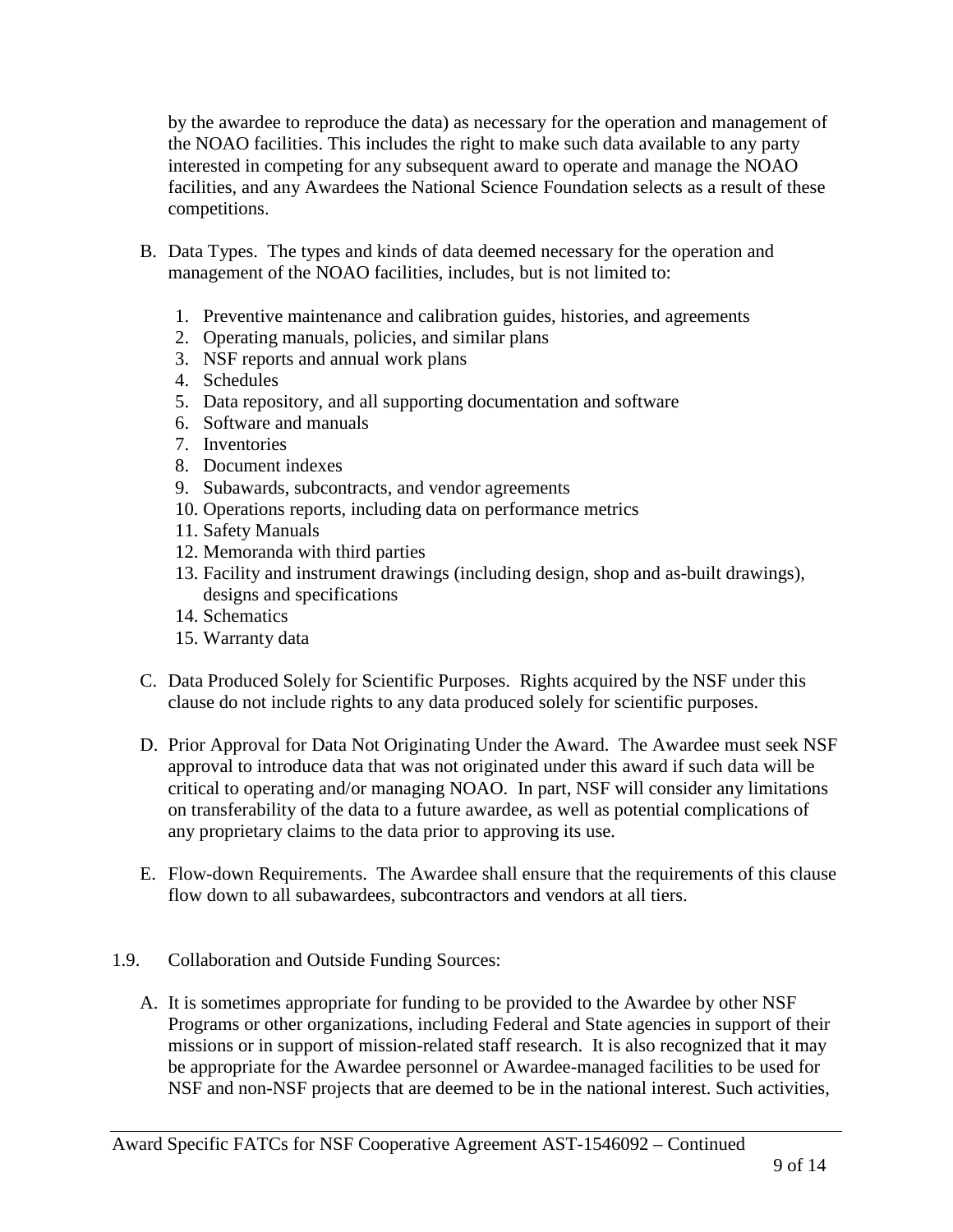however, shall be developed in coordination with NSF and not impact negatively on NSF-sponsored activities to be performed under this Agreement, as described in the annual Program Operating Plan. Accordingly:

- 1. New Collaborative and Partnership Effort Notification. The Awardee shall contact the NSF Program Officer prior to negotiations of any new collaborative or partnership efforts that could affect activities performed under this agreement, or impact or involve NOAO facility components.
- 2. Other Funding Source Notification. The Awardee shall request written approval from the NSF Program Officer prior to submitting to any other NSF program or any other organization (including Federal, State, or local agencies) any proposal exceeding \$100,000 or more that involves or impacts NOAO Facility components, and prior to initiating any new collaborative and partnership efforts that could significantly affect activities performed under this CA, or impact or involved NOAO Facility components. The request shall include:
	- i. the proposal or collaborative title
	- ii. name of the agency, program, or organization
	- iii. name of the cognizant official at the agency, program, or organization
	- iv. reasons for seeking outside funds or collaborations
	- v. impact of the project on the NOAO Facility and/or activities under this agreement
	- vi. number of person months devoted to the project by the Awardee key personnel
	- vii. total level of outside support being sought
	- viii. level of NSF/Awardee co-sponsorship, if any
	- ix. copies of the transmittal letter to the potential sponsor, the associated budget, and an abstract of the proposed work
- 3. Upon notification from the sponsor that the proposed work is to be funded, the Awardee shall forward to NSF a final statement of work, a final budget and any modifications to the documentation of the original nine criteria in response to the review. NSF may conduct retrospective reviews of such proposals; the Awardee shall maintain files of all such proposals to be available to NSF on request.
- B. Special Projects. It is recognized that it may be appropriate for NOAO to take on additional projects and work tasks outside the baseline scope, which are funded by AST or other sources. These special projects and work tasks will be proposed to NSF, will be reviewed under established NSF merit review policy and procedures, and if funded, the mechanism will be additional CSAs.
- C. Foreign Commitments: CA-FATC article entitled, "Partnerships with Foreign Collaborators," is hereby deleted in its entirety and replaced with the following (formatted consistent with FATC):
	- 1. The Awardee shall provide written notification to the NSF Program Officer prior to entering into any mutually agreed arrangements with foreign collaborators,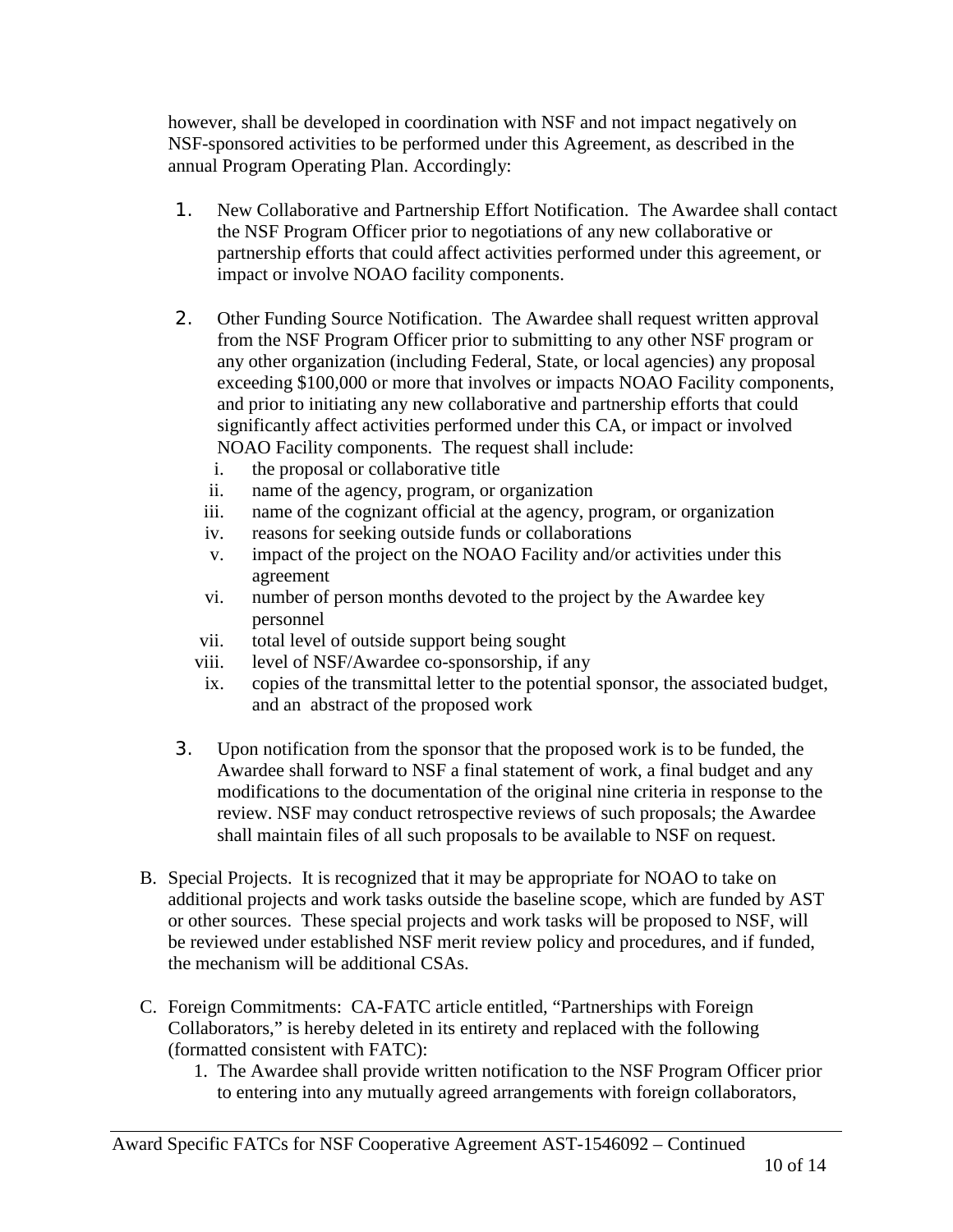including foreign governments, corporations, non-profit organizations, universities or other organizations.

- 2. The Awardee shall maintain a list identifying all written commitments to foreign governments, corporations, non-profit organizations, universities and other foreign organizations that involve the use of NOAO personnel, facilities and /or services. The form and functionality of this list will be determined by the parties to this CA. The NSF Program Officer and Grants and Agreements Officer shall have access to this list and may require reporting as necessary.
- 3. This provision is not intended to require notifications to NSF of the routine use of Awardee services and facilities by foreign investigators or foreign students, or the routine use of foreign facilities by NOAO personnel in accordance with the Awardee's standard policies and procedures.
- D. Acceptance and Monitoring. As part of NSF's oversight obligations, NSF will monitor the extent of the Awardee's obligations involving use of NOAO personnel and/or facilities for non-AST funded projects.
- 1.10. News Releases:

The CA-FATC Article entitled, "Publications", Paragraph b. "News Releases", is deleted and replaced with the following:

The Awardee shall notify the NSF Program Officer or designee prior to issuing news releases concerning NSF-supported activities.

- 1.11. Awardee Policies and Procedures, Records and Document Management:
	- A. Consistency. The Awardee's policies and procedures shall comply with the terms of this agreement.
	- B. Electronic Access. The Awardee shall develop and maintain a records and document management system that is web based with secure access. This system shall contain all important records and documents, including but not limited to management and operations policies and procedures manuals that are accessible to the NSF Program Officer and the Grants and Agreements Official. The content of the system shall be mutually agreed among the Awardee and the NSF Program Officer, and the NSF Grants and Agreements Officer.
	- C. Changes. Any substantive changes to the Awardee's policies in the areas of: (a) personnel matters, such as employment and recruitment, salaries and benefits, and outside employment; (b) visitors; (c) use of NOAO facilities and services; (d) intellectual property; and (e) other policies related to scientific programs and staff shall be forwarded, with a statement of the reasons for the proposed changes, to the NSF Program Officer for review and comment. The NSF Program Officer shall provide comment to the Awardee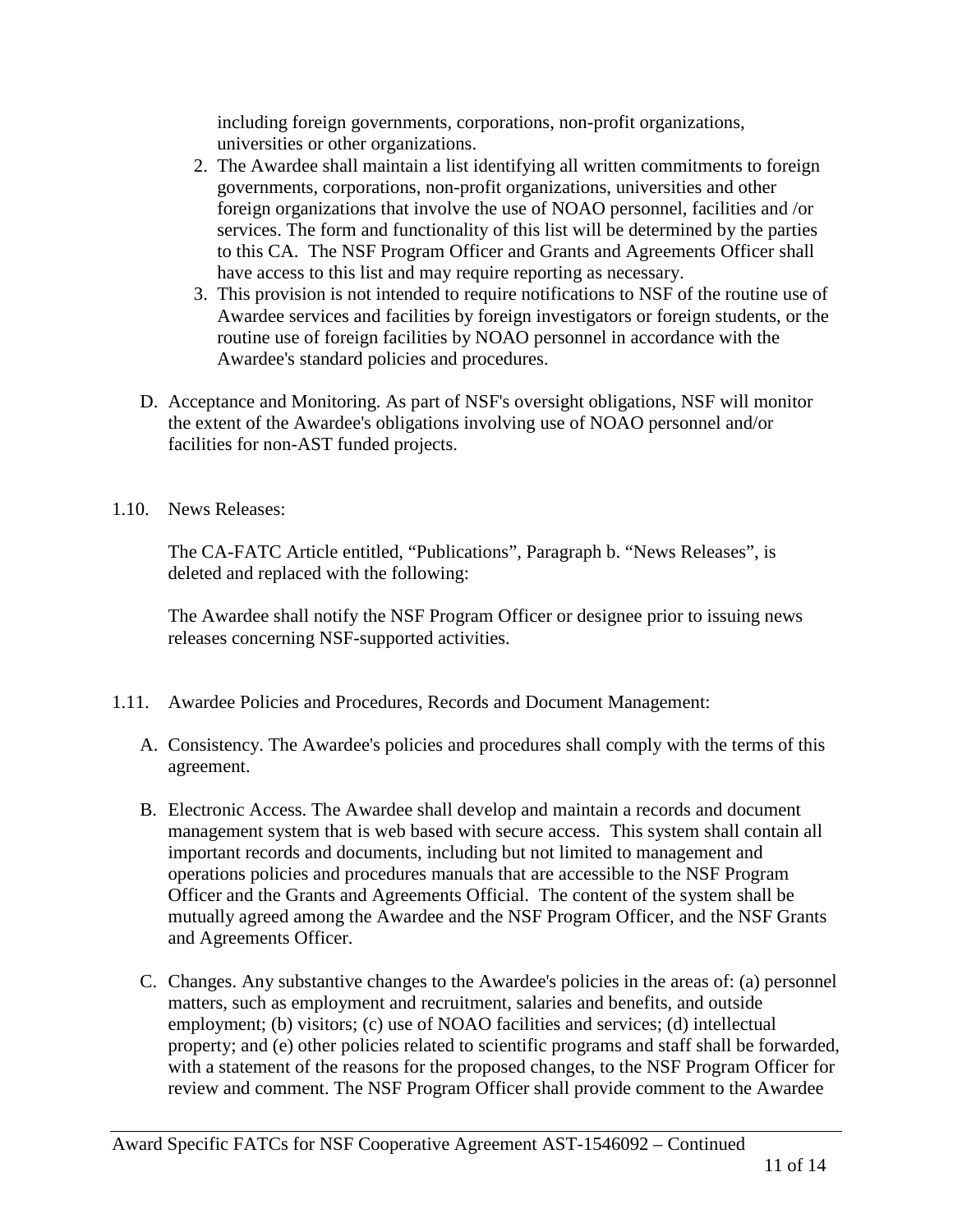within forty five (45) days of receipt of the proposed changes to the policies and procedures. Should NSF fail to respond within that period, Awardee may assume that the changes are acceptable to NSF without further review. The NSF Program Officer shall be notified electronically when the policy is issued in its final form and is accessible on the Internet.

- 1.12. Notice to the Government of Labor Disputes:
	- A. If the Awardee has knowledge that any actual or potential labor dispute is delaying or threatens to delay the timely performance of this agreement, the Awardee shall immediately give notice, including all relevant information, to the Grants and Agreements Officer.
	- B. The Awardee agrees to insert the substance of this clause, including this, in any subcontract to which a labor dispute may delay the timely performance of this agreement; except that each subcontract shall provide that in the event its timely performance is delayed or threatened by delay by any actual or potential labor dispute, the subcontractor shall immediately notify the next higher tier subcontractor or the prime Awardee, as the case may be, of all relevant information concerning the dispute.

## 1.13. Health, Safety and Security:

- A. The Awardee shall take all reasonable precautions in the performance of the work under this CA to protect the health and safety of employees and of members of the public from all hazards and to minimize danger to life and property, and shall comply with all applicable health, safety, and fire protection laws, regulations, and requirements.
- B. The Awardee shall maintain an accurate record of all cases of death, occupational disease or injury arising out of, or in the course of, employment incident to performance of the work under this CA. In addition, the Awardee shall promptly furnish the NSF Program Officer and Grants and Agreements Officer with the details of any deaths, serious occupational diseases, injuries resulting in permanent handicaps, and major accidents occurring in connection with this CA.
- C. The Awardee shall maintain an accurate record of all security incidents. In addition, the Awardee shall promptly furnish the NSF Program Officer and Grants and Agreements Officer with the details of any major security incidents that involve facilities or personnel.

#### 1.14. Information Security:

In accordance with the CA-SFATC-FFRDC article entitled, "Information Security," the Awardee shall submit a written summary of its IT security program to the NSF Program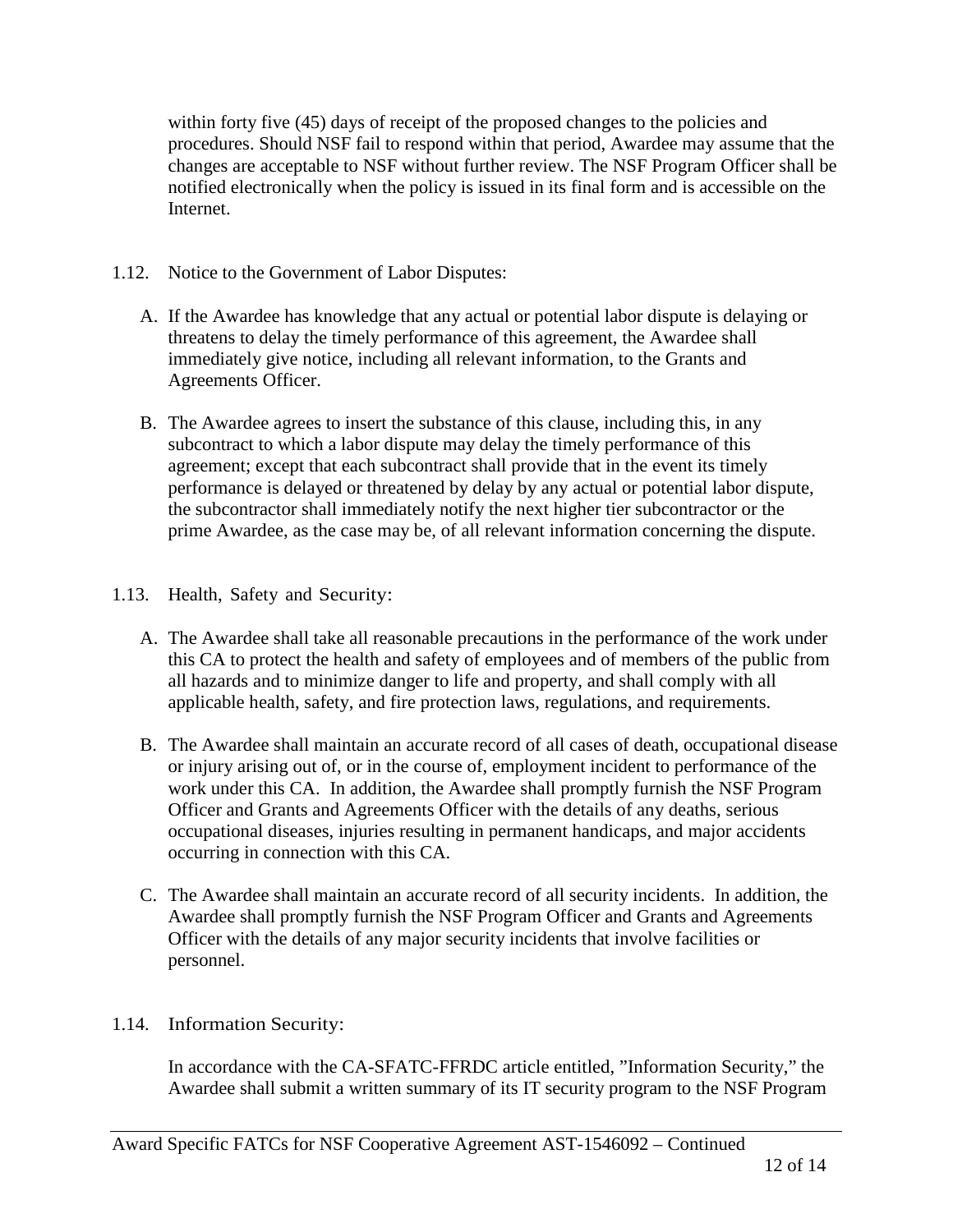Officer within six months of the effective date of this agreement. Any significant changes to this IT security program shall be summarized in the annual management report submitted per the requirements of the CSA.

# 1.15. Energy Conservation:

- A. In accordance with Executive Order (EO) 13514 and EO 13423, the Awardee shall provide complete, legible electronic copies of invoices for utilities and waste disposal and recycling services on an annual basis to the NSF Sustainability Officer, at [nsfsustainability@nsf.gov.](mailto:nsfsustainability@nsf.gov) Invoice copies are due by March 31 each year and should cover twelve months, from October 1 through September 30 of the prior year, or sufficient to account the twelve consecutive month period most closely approximating the U.S. Government Fiscal Year. This requirement applies to all federally-owned buildings that are: 1) located in the United States or its territories; 2) more than 10,000 square feet in size; and 3) currently used as office, laboratory, information technology room or center, or dormitory space.
- B. Utility invoices include consumption and costs for gas, electricity, steam, hot water, and chilled water. The awardee should not provide utility invoices for warehouse space, or any other building that does not meet the criteria above, unless the charges are not separate, or unless the building is also used as occupied office space. The awardee shall indicate whether each building has one or more separate utility meters specific to that building only.
- C. Waste disposal invoices shall include the amount and cost of waste removed by waste disposal services for disposal in landfills or by incineration. For reporting purposes, material collected for recycling is not counted as disposed waste; invoices for recycling may be provided, or the costs may be itemized, separately. Waste disposal and recycling invoices may cover services for the facility as a whole, rather than for individual buildings.
- D. NSF will use the data for internal monitoring of sustainability activities and shall retain the data as part of the mandated reporting and property management operational cost records. The data may also be provided to the Office of Management and Budget (OMB) and the Council on Environmental Quality (CEO/OFEE) to document cost savings from facility improvements.

# 1.16. Environmental Compliance:

The Awardee acknowledges that NSF must satisfy its compliance obligations under federal environmental laws, including but not limited to, the National Environmental Policy Act, 42 U.S.C. §§ 4321, et seq., the National Historic Preservation Act, 16 U.S.C. §§ 470, et seq., and the Endangered Species Act, 16 U.S.C. §§ 1531, et seq. The Awardee shall cooperate to the fullest extent possible with NSF's efforts to meet those